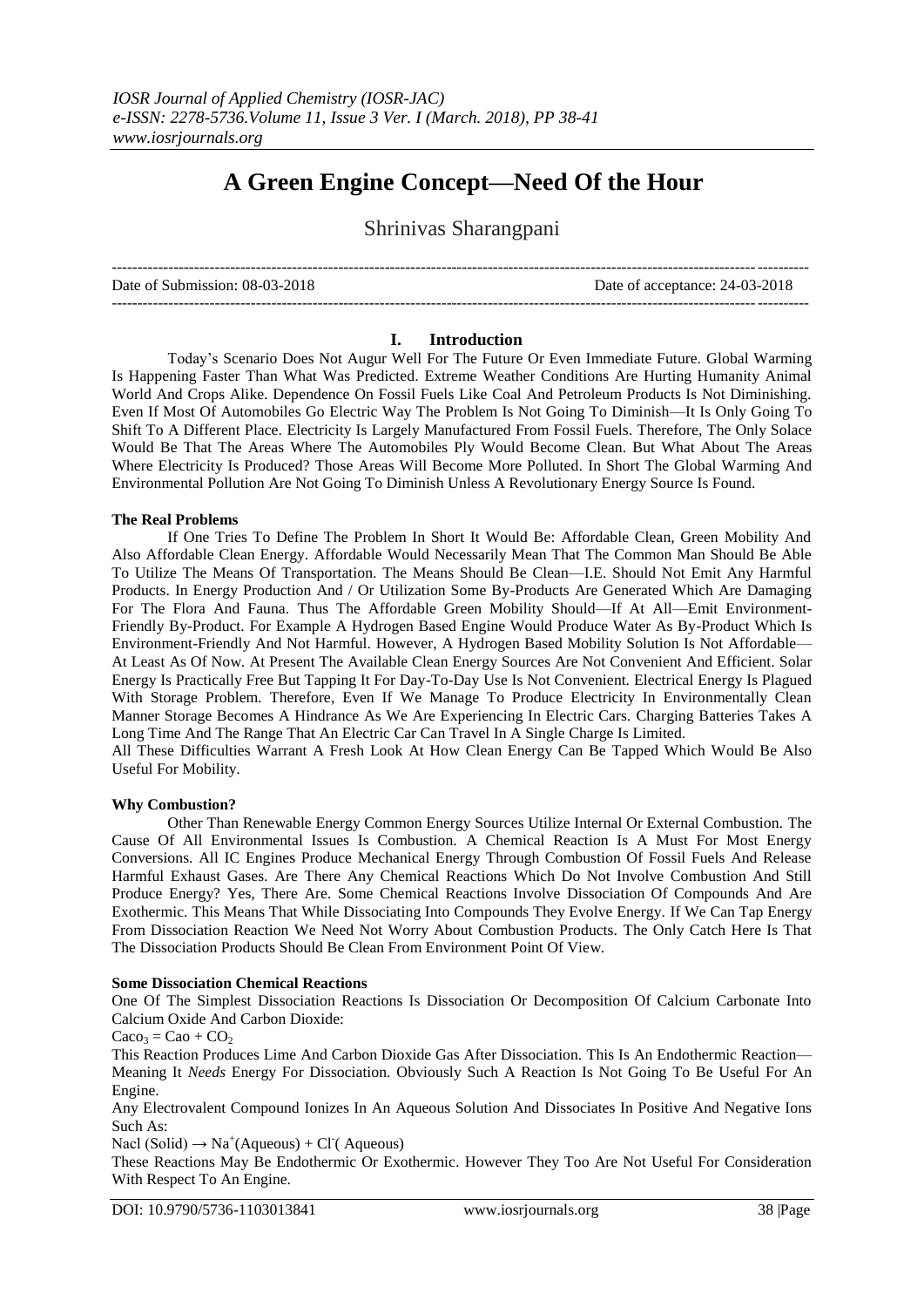Some Ammonium Compounds Do Dissociate And Are Interesting To Study.  $NH<sub>4</sub>Cl \rightarrow NH<sub>3</sub> + Hcl$ 

This Is A Decomposition Reaction Which Is Reversible But Endothermic. It Also Produces Hydrochloric Acid Which Is Corrosive And Harmful.

 $(NH_4)_2CO_3 \rightarrow 2NH_3 + CO_2 + H_2O$ 

This Reaction Is Endothermic And Produces A Harmful Gas—Ammonia.

However Ammonium Nitrite ( $NH<sub>4</sub>NO<sub>2</sub>$ ) At 100 $^{\circ}$ c Decomposes Thus:

 $NH<sub>4</sub>NO<sub>2</sub> \rightarrow N<sub>2</sub> + 2H<sub>2</sub>O$ 

In This Exothermic Reaction It Releases Nitrogen And Water Vapour. It Produces Energy Equivalent To 224 Kj Per Mole Of Ammonium Nitrite.

However, Ammonium Nitrite Is Highly Unstable. Therefore, Although The Reaction Produces Harmless Gases This Substance Cannot Be Considered For An Engine.

Ammonium Nitrate, On The Other Hand Offers A Number Of Decomposition Reactions<sup>1</sup>.

- 1.  $NH_4O_3 \rightarrow N_2O + 2H_2O$  (- 36 Ki/Mole)
- 2.  $NH_4NO_3 \rightarrow NH_3 + HNO_3 (176 \text{ Kj/Mole})$

3. NH<sub>4</sub>NO<sub>3</sub>  $\rightarrow$  N<sub>2</sub> + 2H<sub>2</sub>O + 1/2O<sub>2</sub> (-602 Kj Mol<sup>-1</sup>)

The First And The Third Reactions Are Exothermic And The Third Is The Most Attractive. It Gives Away Maximum Heat And Gases Which Are Harmless. In Fact, This Reaction Which Is Complete Dissociation Of Ammonium Nitrate, Gives Pure Oxygen Too.

Decomposition Of Ammonium Nitrate Into Nitrogen, Water Vapour And Oxygen Is The Most Suitable To Run A Complete Green Engine. This Reaction Normally Takes Place Above 250°C

# **Comparison Of Energy Content Of Various Substances**

If We Compare The Energy Content Of Various Traditional Fuels With That Of Ammonium Nitrate It Is Noticed That The Latter Is The Lowest In Table 1 Given Below.

| Table $1^2$             |                             |  |  |  |
|-------------------------|-----------------------------|--|--|--|
| <b>Fuel</b>             | <b>Energy Content Kj/Gm</b> |  |  |  |
| <b>Natural Gas</b>      | 54                          |  |  |  |
| Petrol (Gasoline)       | 48                          |  |  |  |
| Diesel                  | 45                          |  |  |  |
| <b>Black Coal</b>       | 34                          |  |  |  |
| <b>Brown Coal</b>       | 16                          |  |  |  |
| <b>Ammonium Nitrate</b> | 7.53                        |  |  |  |

Though The Enthalpy Of Ammonium Nitrate Is Low It Is Nearer To Brown Coal. The Question Is Whether This Energy Content Is Sufficient To Run And Sustain An Engine.

## **Engine Power**

Engine Power Has Been Often Equated With The Fuel Enthalpy. In The Ammonium Nitrate Decomposition Reaction One More Thing Happens. A Small Volume Of Solid Ammonium Nitrate Decomposes Into Large Volumes Of Nitrogen, Water Vapour And Oxygen. Shalini Chaturvedi And Pragnesh N. Dave<sup>3</sup> Investigating Decomposition Of Ammonium Nitrate Show That Its Decomposition Into Nitrogen, Water Vapour And Oxygen Involves Release Of 354 Calories/Gm And The Volume Of Gases Released Per Gram Is About 980 Ml Which Is Approximately 1 Litre. At Lower Temperatures The Volume May Be Lower—Something Like 350 Ml But Still Quite Significant. See Table 2 Below:

| $\mathbf{1}_{\mathbf{u}}$ and $\mathbf{u}$ is a set of $\mathbf{u}$ internal proportion of Thinnon and Thinks |                                                    |                 |         |                          |                     |  |  |  |
|---------------------------------------------------------------------------------------------------------------|----------------------------------------------------|-----------------|---------|--------------------------|---------------------|--|--|--|
| <b>Sr</b>                                                                                                     | <b>Reaction</b>                                    | Heat<br>(Cal/G) | Evolved | $\Box$ Gas Volume (MI/G) | Temp<br>$\rm ^{0}C$ |  |  |  |
|                                                                                                               | $NH_4NO_3 \rightarrow NH_3 + HNO_3$                | $-521$          |         |                          |                     |  |  |  |
| $\bigcap$                                                                                                     | $NH_4O_3 \rightarrow N_2O + 2H_2O$                 | 108             |         | 840                      | 320                 |  |  |  |
| $\mathbf{\Omega}$                                                                                             | $NH_4O_3 \rightarrow 3/4N_2 + 1/2NO_2 + 2H_2O$     | 316             |         | 910                      | 860                 |  |  |  |
|                                                                                                               | $NH_4O_3 \rightarrow N_2 + 2H_2O + 1/2O_2$         | 354             |         | 980                      | 950                 |  |  |  |
|                                                                                                               | $8NH_4O_3 \rightarrow 5N_2 + 4NO + 2NO_2 + 16H_2O$ | 201             |         | 945                      | 560                 |  |  |  |
|                                                                                                               | $NH_4O_3 \rightarrow 1/2N_2 + NO + 2H_2O$          | 86              |         | 980                      | 260                 |  |  |  |

**Table 2:** Modes Of Thermal Decomposition Of Ammonium Nitrate

The Large Volume Of Gases Produced By Decomposition Can Certainly Offer Sustainable Mechanical Power. For Continuous Decomposition Reaction A Temperature Level Above  $250^{\circ}$ C Needs To Be Maintained. Initial Heating Can Be Facilitated By A Battery Powered Heater. As The Decomposition Reaction Itself Is Exothermic It Will Not Be Difficult To Maintain The Temperature Level Once The Reaction Has Been Initiated.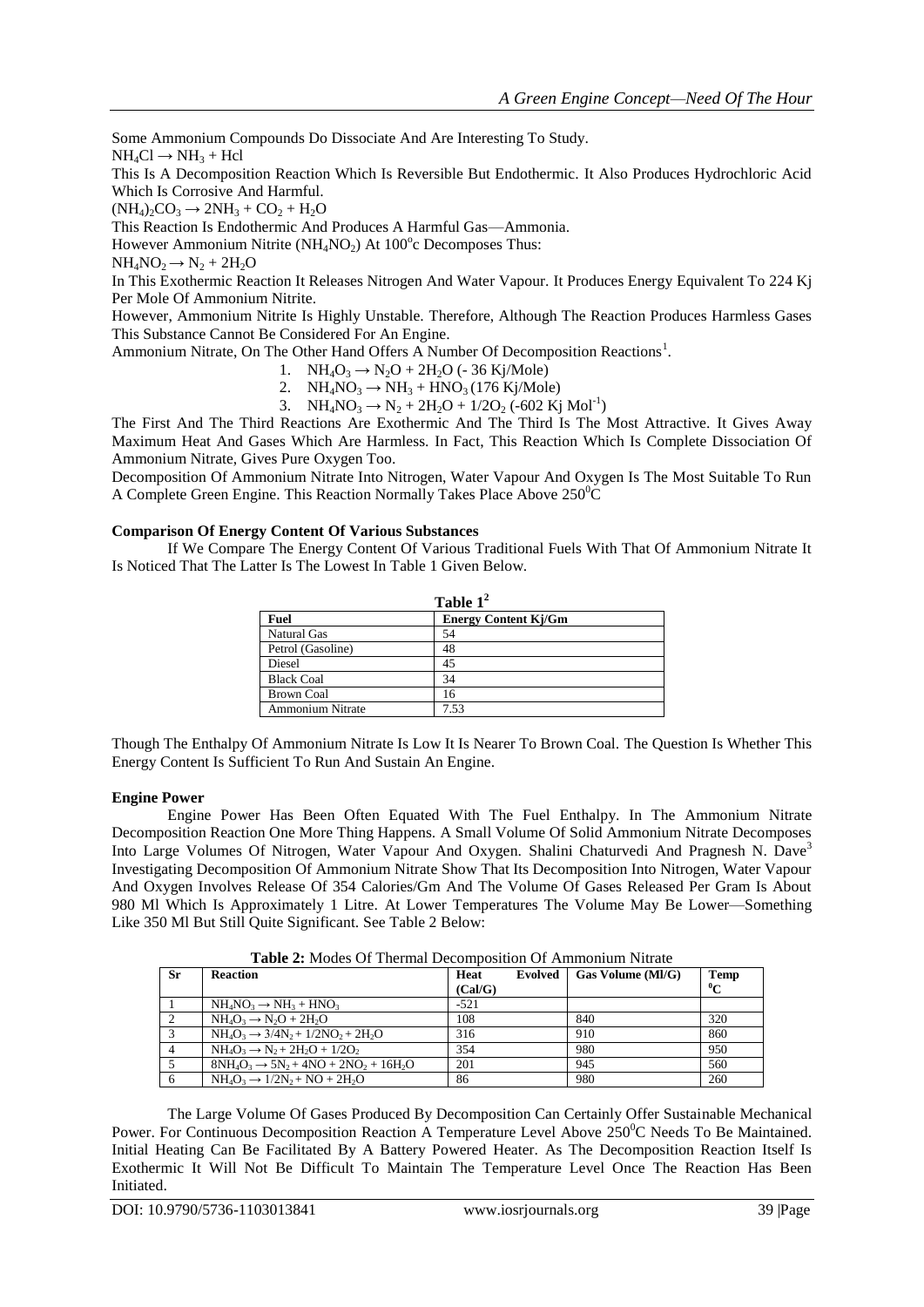#### **Green Engine Concept**

A Conceptual Design Of Ammonium Nitrate Engine May Consist Of A Feeder Unit To For Continuous Supply Of Ammonium Nitrate. Ammonium Nitrate May Have To Be A Mixture With Some Additives For Safer Handling. The Nitrate Would Enter A Reaction Chamber Where The Decomposition Will Take Place. As Has Been Mentioned Above, The Chamber Will Need Heating Initially To Facilitate The Complete Decomposition To Nitrogen, Oxygen And Water Vapour Which Takes Place At  $250^{\circ}$ C. Later The Temperature Would Be Sustained Because Of The Exothermic Nature Of The Reaction. See Fig.1.

It Must Be Noted Here That It Is Very Essential To Maintain The Temperature Above  $250^{\circ}$ C Because At Lower Temperatures The Decomposition May Result In Unwanted Noxious And Corrosive Gases Like Nitrous And Nitric Oxides As Well As Nitric Acid. A Safety Feature Will Have To Be Incorporated In The Design Of The Engine To Ensure That The Reaction Stops As Soon As The Temperature Goes Below  $250^{\circ}$ C.

A Continuous Decomposition Resulting From Uninterrupted Supply Of Ammonium Nitrate Would Build A Large Volume Of Nitrogen, Oxygen And Water Vapour Mixture. Water Vapour May Be Condensed To Water Which Can Be Used To Cool Parts Other Than The Reaction Chamber. The Remaining Gases Would Be Stored In A Sealed Reservoir To Build Pressure. Valves Would Be Fitted To The Reservoir To Control The Pressure. A Stream Of Gas Under Pressure Would Be Released To Rotate A Turbine. This Rotation Would Provide The Mechanical Drive.

Obviously The Mechanical Power Can Be Used To Drive Vehicles As Well As Electricity Generators And Pumps.

**Fig. 1** - Concept Diagram of an Ammonium Nitrate Engine



#### **Challenges**

The Reaction Looks Very Simple But It Will Need A Great Effort, Investment And Time Before Ammonium Nitrate Engine Can See The Light Of The Day. The Challenges In Taking This Concept To Reality Have Many Aspects. These May Be Listed As Follows:

- a. Safety: Ammonium Nitrate Is An Explosive Though Its Detonation Needs Some Specific Conditions. It Would Be Necessary To Keep The Substance In The Storage / Engine Tank Safe From Decomposing There Itself. One Idea Would Be To Use A Slurry With Water Which Makes The Substance Secure From Exploding. Besides It Would Also Be Easier To Deliver The Slurry To The Reaction Chamber.
- b. Maintaining Temperature Level Above  $250^{\circ}$ C: To Ensure Optimum Decomposition An External Heat Source Such As A Heating Coil May Be Necessary. Whenever The Temperature Level Goes Below, A Sensor Would Activate The Coil To Heat The Chamber And Maintain The Temperature Level.
- c. Availability Of Ammonium Nitrate: This Should Not Be A Great Challenge Since Ammonium Nitrate Is Used As A Fertilizer Too. For Making It Available As An Engine Fuel Would Need Some Kind Of Regulation.
- d. Prototype: There Could Be Several Types Of Engines Based On The Principle Of This Concept. Even A Reciprocating Type Of Engine Can Be Built Which May One Day Open The Possibilities Of Converting Existing Fossil Fuel Engines Into Ammonium Nitrate Engines. To Build A Prototype, However, May Take Years And A Lot Of Financial Investment.
- e. Materials: Reaction Chamber Needs To Be Maintained At A Temperature Above  $250^{\circ}$ C And If The Exothermic Reaction Heats Up The Gases The Materials For Reaction Chamber And Turbine / Reservoir